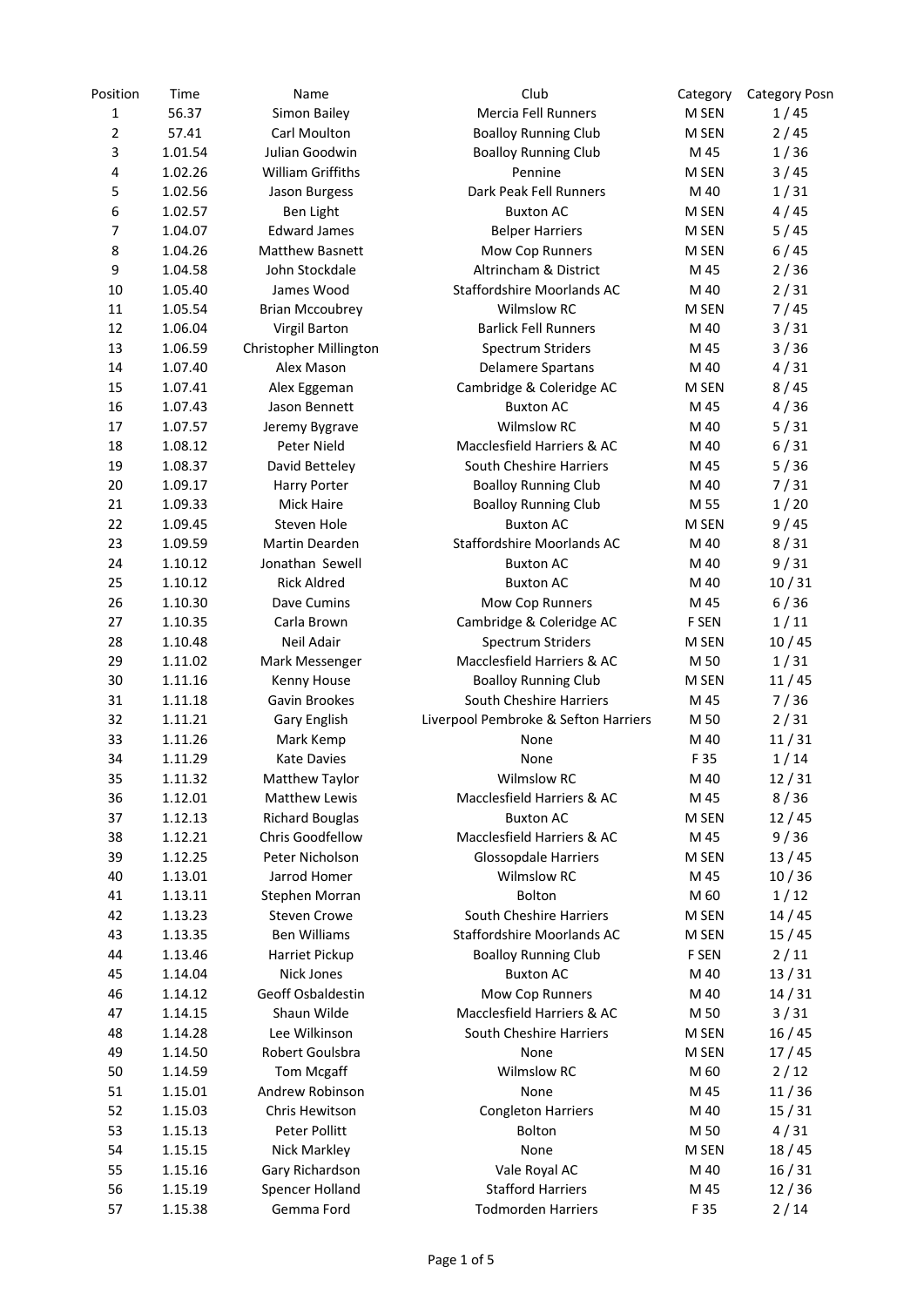| Position | Time               | Name                                | Club                                 | Category     | <b>Category Posn</b> |
|----------|--------------------|-------------------------------------|--------------------------------------|--------------|----------------------|
| 58       | 1.15.46            | Robert Wood                         | Liverpool Pembroke & Sefton Harriers | M 55         | 2/20                 |
| 59       | 1.16.14            | Steve Macha                         | <b>Boalloy Running Club</b>          | M 50         | 5/31                 |
| 60       | 1.16.20            | Angela Markley                      | Macclesfield Harriers & AC           | F 35         | 3/14                 |
| 61       | 1.16.35            | Christopher Bascombe                | None                                 | M SEN        | 19 / 45              |
| 62       | 1.16.41            | Amy Grace                           | South Cheshire Harriers              | F SEN        | $3/11$               |
| 63       | 1.16.50            | <b>Andrew Maxfield</b>              | Mow Cop Runners                      | M 45         | 13/36                |
| 64       | 1.17.05            | Patrick Corrigan                    | Pensby Runners                       | M 55         | 3/20                 |
| 65       | 1.17.11            | Louisa Harrison                     | <b>Wilmslow RC</b>                   | F40          | 1/16                 |
| 66       | 1.17.22            | <b>Steve Broadfoot</b>              | Knowsley Harriers                    | M 55         | 4/20                 |
| 67       | 1.17.24            | <b>Tony Little</b>                  | None                                 | M 40         | 17/31                |
| 68       | 1.17.27            | Paul Glover                         | Stoke F.I.T                          | M 40         | 18/31                |
| 69       | 1.17.28            | Dave Gough                          | Knutsford Tri Club                   | M 50         | 6/31                 |
| 70       | 1.17.29            | Neil Morgan                         | None                                 | M 45         | 14/36                |
| 71       | 1.17.33            | James Mcmurtry                      | Ashbourne RC                         | M 50         | 7/31                 |
| 72       | 1.17.47            | Neil Clarke                         | Macclesfield Harriers & AC           | M 55         | 5/20                 |
| 73       | 1.17.51            | Rachael Lawrance                    | Macclesfield Harriers & AC           | F 35         | 4/14                 |
| 74       | 1.18.11            | Jason Littlewood                    | <b>Stafford Harriers</b>             | M SEN        | 20/45                |
| 75       | 1.18.11            | James Nieman                        | None                                 | M SEN        | 21/45                |
| 76       | 1.18.14            | Tim Billington                      | Wilmslow RC                          | M 50         | 8/31                 |
| 77       | 1.18.17            | <b>Rick Ansell</b>                  | Tring RC                             | M 55         | 6/20                 |
| 78       | 1.18.23            | David Haines                        | Vale Royal AC                        | M 45         | 15/36                |
| 79       | 1.18.28            | Robert Humphries                    | None                                 | M SEN        | 22/45                |
| 80       | 1.18.31            | Michael Connor                      | Knowsley Harriers                    | M 50         | 9/31                 |
| 81       | 1.18.31            | Carolyn Stamper-clark               | Delamere Spartans                    | F 40         | 2/16                 |
| 82       | 1.18.47            | Peter Bailey                        | <b>Buxton AC</b>                     | M 55         | 7/20                 |
| 83       | 1.19.19            | <b>Andrew Watts</b>                 | <b>Wilmslow RC</b>                   | M 65         | 1/3                  |
| 84       |                    |                                     | Pennine                              | M 65         | 2/3                  |
| 85       | 1.19.38<br>1.19.49 | <b>Frank Fielding</b><br>Sam Newton | Trentham RC                          | M SEN        | 23/45                |
| 86       |                    |                                     | <b>Cheshire Hill Racers</b>          |              |                      |
| 87       | 1.20.03            | Alan Bocking                        |                                      | M 60         | $3/12$               |
|          | 1.20.12            | Wendy Higginbottom                  | <b>Buxton AC</b>                     | F 45         | 1/18                 |
| 88       | 1.20.14            | Ian Smallwood                       | <b>Wilmslow RC</b>                   | M 50<br>M 45 | 10/31                |
| 89       | 1.20.18            | James Macdonald                     | <b>Wilmslow RC</b>                   |              | 16/36                |
| 90       | 1.20.34            | Carl Williams                       | <b>Boalloy Running Club</b>          | M 50         | 11/31                |
| 91       | 1.20.38            | Debbie Hope                         | <b>Staffordshire Moorlands AC</b>    | F 45         | 2/18                 |
| 92       | 1.20.44            | Sophie Isabel Kirk                  | Macclesfield Harriers & AC           | F 35         | 5/14                 |
| 93       | 1.21.03            | Spence Sivewright                   | Macclesfield Harriers & AC           | M 50         | 12/31                |
| 94       | 1.21.05            | Liz Whitfield                       | Spectrum Striders                    | F 35         | $6/14$               |
| 95       | 1.21.09            | John Picken                         | None                                 | M 45         | 17/36                |
| 96       | 1.21.10            | <b>Miguel Gutierrez</b>             | None                                 | M SEN        | 24 / 45              |
| 97       | 1.21.11            | Clive Hevey                         | Fellponies                           | M 50         | 13/31                |
| 98       | 1.21.12            | Andrew Dodd                         | <b>Wilmslow Striders</b>             | M 45         | 18/36                |
| 99       | 1.21.13            | Paul Bayley                         | TRING RC                             | M SEN        | 25/45                |
| 100      | 1.21.14            | Dave Payling                        | Staffordshire Moorlands AC           | M 50         | 14/31                |
| 101      | 1.21.15            | <b>Gareth Trimble</b>               | Wilmslow RC                          | M 40         | 19/31                |
| 102      | 1.21.17            | Darren Townsend                     | None                                 | M 50         | 15/31                |
| 103      | 1.21.19            | Kathleen O'donnell                  | Macclesfield Harriers & AC           | F 35         | 7/14                 |
| 104      | 1.21.32            | Phil Cliff                          | South Cheshire Harriers              | M 50         | 16/31                |
| 105      | 1.21.39            | <b>Tracey Brown</b>                 | South Cheshire Harriers              | F 50         | 1/15                 |
| 106      | 1.22.00            | Simon Bromley                       | <b>Stafford Harriers</b>             | M 40         | 20/31                |
| 107      | 1.22.09            | Gillian Lindsey                     | Macclesfield Harriers & AC           | F 45         | $3/18$               |
| 108      | 1.22.10            | Mark Crook                          | None                                 | M SEN        | 26/45                |
| 109      | 1.22.11            | David Fryer-Winder                  | <b>Buxton AC</b>                     | M SEN        | 27/45                |
| 110      | 1.22.12            | Simon Sagar                         | None                                 | M 45         | 19/36                |
| 111      | 1.22.13            | Anthony Derbyshire                  | <b>Boalloy Running Club</b>          | M 45         | 20/36                |
| 112      | 1.22.16            | Richard Lawson                      | <b>Wilmslow RC</b>                   | M 40         | 21/31                |
| 113      | 1.22.17            | Paul Garnett                        | <b>Wilmslow RC</b>                   | M 50         | 17/31                |
| 114      | 1.22.17            | Emma Gerrard                        | Pennine                              | F SEN        | 4/11                 |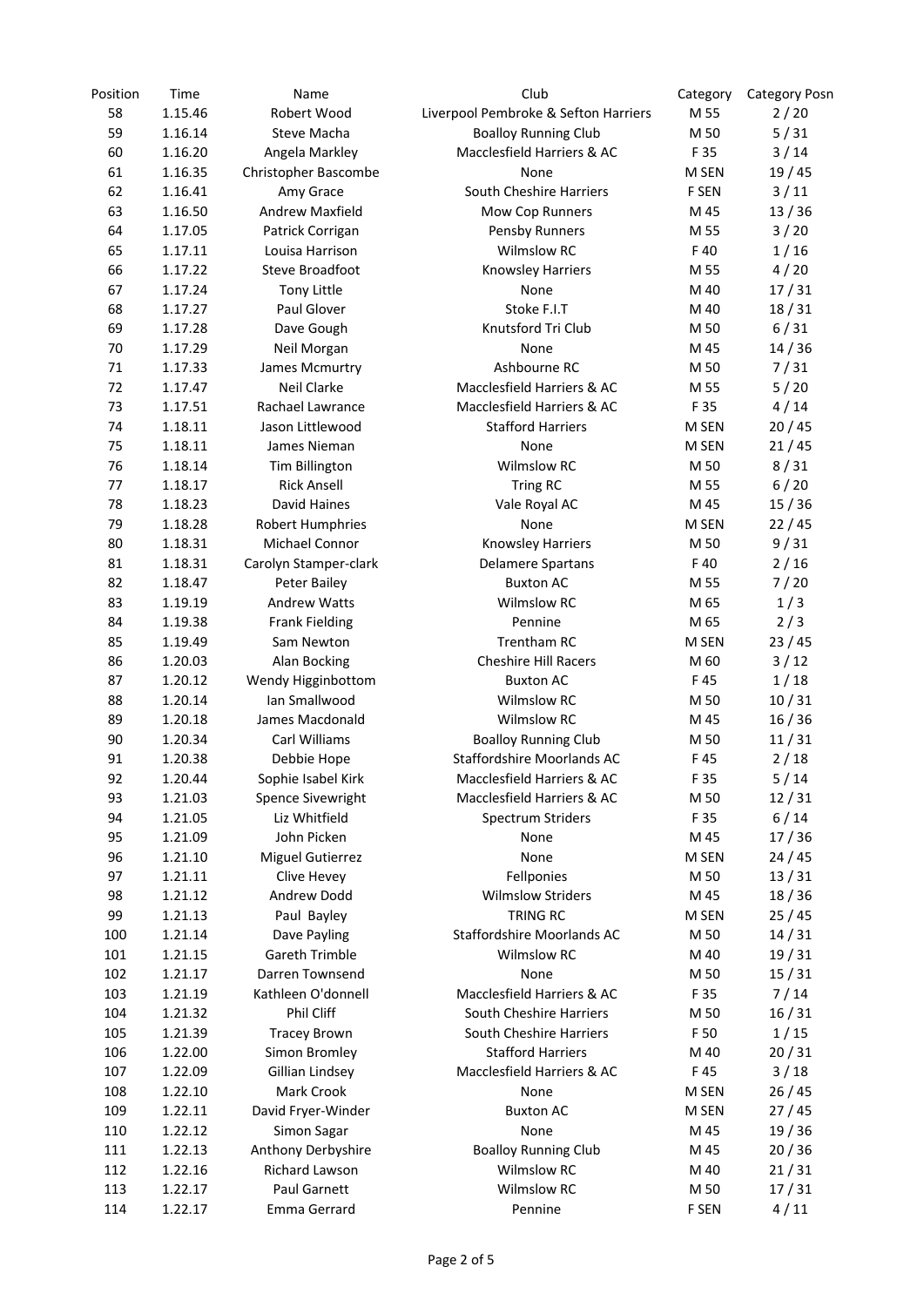| Position | Time    | Name                   | Club                                | Category | <b>Category Posn</b> |
|----------|---------|------------------------|-------------------------------------|----------|----------------------|
| 115      | 1.22.19 | Craig Hunt             | <b>Wilmslow RC</b>                  | M 45     | 21/36                |
| 116      | 1.22.20 | Andy Baines-davies     | <b>Staffordshire Moorlands AC</b>   | M 40     | 22/31                |
| 117      | 1.22.21 | Paul Doyle             | None                                | M 40     | 23/31                |
| 118      | 1.22.22 | Diane Bygrave          | <b>Wilmslow RC</b>                  | F40      | $3/16$               |
| 119      | 1.22.23 | Gregg Avery            | Goyt Valley Striders                | M 45     | 22/36                |
| 120      | 1.22.34 | <b>Ashley Coates</b>   | South Cheshire Harriers             | M 40     | 24/31                |
| 121      | 1.22.43 | Pete Stock             | <b>Wilmslow RC</b>                  | M 60     | 4/12                 |
| 122      | 1.22.46 | Andy Bennett           | Sandbach Striders                   | M 50     | 18/31                |
| 123      | 1.23.00 | Kevin Polhill          | None                                | M SEN    | 28/45                |
| 124      | 1.23.08 | Kevan Underhill        | <b>Cheshire Hash House Harriers</b> | M 55     | 8/20                 |
| 125      | 1.23.12 | Mark Stanbridge        | Macclesfield Harriers & AC          | M 45     | 23/36                |
| 126      | 1.23.15 | <b>Barry Blyth</b>     | Macclesfield Harriers & AC          | M 70     | 1/9                  |
| 127      | 1.23.17 | Jo Bednall             | <b>Buxton AC</b>                    | F 50     | 2/15                 |
| 128      | 1.23.20 | Alannah Birtwistle     | Macclesfield Harriers & AC          | F SEN    | 5/11                 |
| 129      | 1.23.27 | Andrew Taylor          | <b>Belle Vue Racers</b>             | M SEN    | 29/45                |
| 130      | 1.23.28 | <b>Paul Norris</b>     | <b>Wilmslow RC</b>                  |          | 9/20                 |
|          |         |                        |                                     | M 55     |                      |
| 131      | 1.23.30 | Adam Cooper            | <b>Belle Vue Racers</b>             | M SEN    | 30/45                |
| 132      | 1.23.38 | <b>William Merritt</b> | Knowsley Harriers                   | M 50     | 19/31                |
| 133      | 1.23.41 | <b>Geraint Davies</b>  | None                                | M SEN    | 31/45                |
| 134      | 1.23.47 | Jenny Sutton           | <b>Wilmslow Striders</b>            | F SEN    | 6/11                 |
| 135      | 1.23.49 | Jill Young             | Sandbach Striders                   | F45      | 4/18                 |
| 136      | 1.24.22 | David Morris           | <b>Cheshire Hash House Harriers</b> | M 50     | 20/31                |
| 137      | 1.24.37 | John Foulds            | Northern masters                    | M 55     | 10/20                |
| 138      | 1.24.41 | Steven Bullock         | None                                | M 60     | 5/12                 |
| 139      | 1.24.48 | Geoff Pettengell       | Mow Cop Runners                     | M 55     | 11/20                |
| 140      | 1.24.56 | Jason Wade             | <b>Didsbury Runners</b>             | M SEN    | 32/45                |
| 141      | 1.24.58 | Alexander Rothwell     | Ambleside AC                        | M SEN    | 33/45                |
| 142      | 1.24.58 | Andy Thorp             | None                                | M 50     | 21/31                |
| 143      | 1.25.01 | Rob Bond               | Staffordshire Moorlands AC          | M 40     | 25/31                |
| 144      | 1.25.17 | Andrea Frost           | Macclesfield Harriers & AC          | F 50     | $3/15$               |
| 145      | 1.25.21 | Lee Campbell           | <b>Boalloy Running Club</b>         | M 55     | 12/20                |
| 146      | 1.25.35 | Daniel Knowles         | None                                | M 45     | 24/36                |
| 147      | 1.26.05 | Rob McDowell           | None                                | M 55     | 13/20                |
| 148      | 1.26.09 | Nick Budd              | <b>Congleton Harriers</b>           | M 50     | 22/31                |
| 149      | 1.26.22 | Jane Lowe              | <b>SPECTRUM STRIDERS</b>            | F45      | 5/18                 |
| 150      | 1.26.32 | <b>Sally Price</b>     | <b>Wilmslow RC</b>                  | F 40     | 4/16                 |
| 151      | 1.26.33 | Gail Hill              | <b>Wilmslow RC</b>                  | F 40     | 5/16                 |
| 152      | 1.26.35 | Sophie Fosker          | <b>Bowland fell runners</b>         | F 35     | 8/14                 |
| 153      | 1.27.11 | Anne Moore             | <b>Boalloy Running Club</b>         | F 40     | $6/16$               |
| 154      | 1.27.12 | <b>Andrew Deaville</b> | South Cheshire Harriers             | M 40     | 26/31                |
| 155      | 1.27.12 | Emma Heath             | South Cheshire Harriers             | F 35     | 9/14                 |
| 156      | 1.27.28 | Robert Williams        | None                                | M SEN    | 34/45                |
| 157      | 1.27.34 | Mark Crossland         | <b>Wilmslow RC</b>                  | M 45     | 25/36                |
| 158      | 1.27.41 | Den Masset             | Macclesfield Harriers & AC          | F 50     | 4/15                 |
| 159      | 1.27.47 | <b>Guy Maddox</b>      | <b>Cardiac Athletes</b>             | M 40     | 27/31                |
| 160      | 1.27.52 | John Wright            | sandbach striders                   | M 45     | 26/36                |
| 161      | 1.27.57 | Stephanie Wood         | Macclesfield Harriers & AC          | F 45     | 6/18                 |
|          |         |                        |                                     |          |                      |
| 162      | 1.28.06 | Alison Sutch           | <b>Boalloy Running Club</b>         | F 35     | 10/14                |
| 163      | 1.28.12 | Steven Corden          | Staffordshire Moorlands AC          | M SEN    | 35/45                |
| 164      | 1.28.13 | <b>Terry Neild</b>     | Macclesfield Harriers & AC          | M SEN    | 36/45                |
| 165      | 1.28.15 | Jim Smith              | <b>Stafford Harriers</b>            | M 50     | 23/31                |
| 166      | 1.28.31 | Paul Clutterbuck       | Vale Royal AC                       | M 45     | 27/36                |
| 167      | 1.28.45 | Sarah Proudmore        | <b>Boalloy Running Club</b>         | F 45     | 7/18                 |
| 168      | 1.28.54 | Helen Brunt            | <b>Belper Harriers</b>              | F SEN    | 7/11                 |
| 169      | 1.28.56 | <b>Gerard Capes</b>    | None                                | M SEN    | 37/45                |
| 170      | 1.28.56 | Lisa Hynes             | Stockport Tri Club                  | F SEN    | 8/11                 |
| 171      | 1.29.01 | <b>Tracy Latham</b>    | <b>Boalloy Running Club</b>         | F 35     | 11/14                |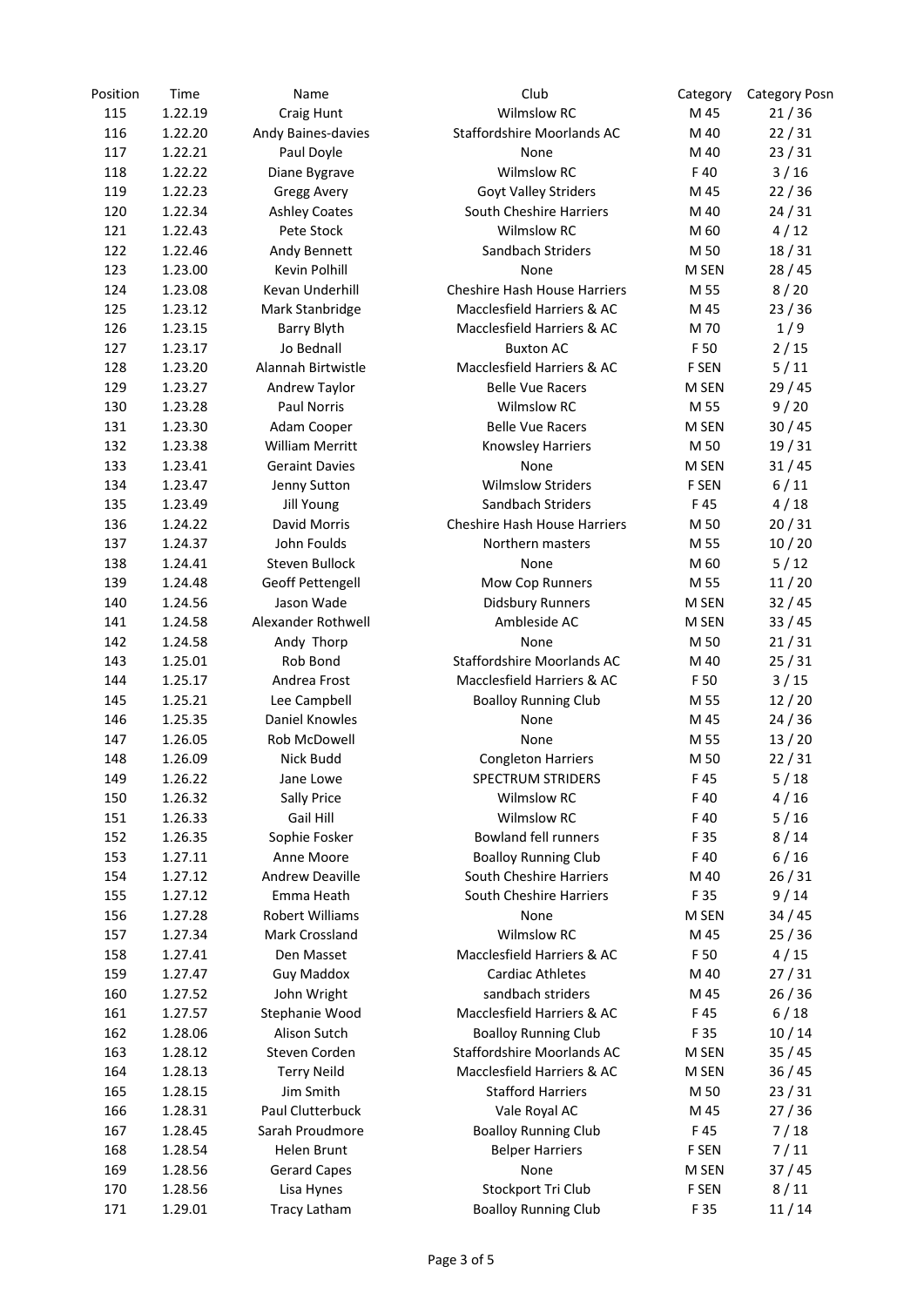| Position | Time    | Name                        | Club                                 | Category | <b>Category Posn</b> |
|----------|---------|-----------------------------|--------------------------------------|----------|----------------------|
| 172      | 1.30.27 | Rob Bailey                  | Macclesfield Harriers & AC           | M 45     | 28/36                |
| 173      | 1.30.41 | Emma Mason                  | Macclesfield Harriers & AC           | F SEN    | 9/11                 |
| 174      | 1.31.12 | Joanne Hackett              | Staffordshire Moorlands AC           | F45      | 8/18                 |
| 175      | 1.31.18 | Roger Harrison              | <b>Cheshire Hash House Harriers</b>  | M 60     | 6/12                 |
| 176      | 1.31.33 | Stephen Wright              | None                                 | M SEN    | 38/45                |
| 177      | 1.31.38 | <b>Frank Manning</b>        | None                                 | M 50     | 24/31                |
| 178      | 1.31.47 | Dave Heath                  | None                                 | M 55     | 14/20                |
| 179      | 1.31.52 | Kate Heathcock              | Mow Cop Runners                      | F 50     | 5/15                 |
| 180      | 1.32.33 | Lucinda Stone               | Staffordshire Moorlands AC           | F40      | 7/16                 |
| 181      | 1.32.42 | John Porteous               | <b>Wilmslow RC</b>                   | M 60     | 7/12                 |
| 182      | 1.32.43 | <b>Robert Mottram-Jones</b> | <b>Stafford Harriers</b>             | M 55     | 15/20                |
| 183      | 1.32.45 | <b>Richard Macilwaine</b>   | Spectrum Striders                    | M 55     | 16/20                |
| 184      | 1.32.57 | Christopher O'donnell       | Ripley                               | M 45     | 29/36                |
| 185      | 1.32.59 | Patrick O'brien             | <b>Belle Vue Racers</b>              | M 60     | 8/12                 |
| 186      | 1.33.03 | Andrew Podmore              | None                                 | M SEN    | 39 / 45              |
| 187      | 1.33.22 | Chris Cannon                | <b>Wilmslow RC</b>                   | M 60     | 9/12                 |
| 188      | 1.33.59 | Rebecca Glen                | Goyt Valley Striders                 | F40      | 8/16                 |
| 189      | 1.34.05 | <b>Alison Hughes</b>        | None                                 | F45      | 9/18                 |
| 190      | 1.34.19 | <b>Kate Phillips</b>        | <b>Buxton AC</b>                     | F45      | 10/18                |
| 191      | 1.34.24 | Paul Cope                   | Kirkby Milers AC                     | M SEN    | 40/45                |
| 192      | 1.34.34 | Gordon Mcleod               | Pensby Runners                       | M 55     | 17/20                |
| 193      | 1.35.25 | Melanie Bermingham          | <b>Chase Harriers</b>                | F 55     | 1/7                  |
| 194      | 1.35.27 | Jayne Lomax                 | Vale Royal AC                        | F 50     | 6/15                 |
| 195      | 1.35.33 | Anna Bracegirdle            | None                                 | F SEN    | 10/11                |
| 196      | 1.35.43 | Rob Huntbach                | South Cheshire Harriers              | M 50     | 25/31                |
| 197      | 1.35.53 | Alan Jones                  | <b>Stafford Harriers</b>             | M 50     | 26/31                |
| 198      | 1.36.22 | Mark Wheelton               | Macclesfield Harriers & AC           | M 55     | 18/20                |
| 199      | 1.36.29 | Carole Morrison             | Pensby Runners                       | F 55     | 2/7                  |
| 200      | 1.36.42 | Colin Walton                | None                                 | M 50     | 27/31                |
| 201      | 1.36.45 | Annie Hirsh                 | <b>Belle Vue Racers</b>              | F 60     | 1/2                  |
| 202      | 1.36.51 | <b>Rachael Peers</b>        | <b>Wilmslow RC</b>                   | F SEN    | 11/11                |
| 203      | 1.37.14 | Patrick Grannan             | <b>Wilmslow RC</b>                   | M 65     | 3/3                  |
| 204      | 1.37.19 | <b>Steve Turner</b>         | <b>Stafford Harriers</b>             | M 55     | 19/20                |
| 205      | 1.37.20 | Nadhim Bayatti              | <b>Bramhall Runners</b>              | M 40     | 28/31                |
| 206      | 1.37.22 | <b>Cheryl Hutchins</b>      | Sandbach striders                    | F 55     | 3/7                  |
| 207      | 1.37.32 | <b>Richard Knowles</b>      | Totley AC                            | M 40     | 29 / 31              |
| 208      | 1.37.55 | Mark Baron                  | <b>Biddulph Running Club</b>         | M 50     | 28/31                |
| 209      | 1.37.56 | Karen Mackintosh            | <b>Biddulph Running Club</b>         | F 55     | 4/7                  |
| 210      | 1.38.01 | Chris Brumby                | Sandbach Striders                    | M 50     | 29/31                |
| 211      | 1.38.15 | John Dobie                  | Liverpool Pembroke & Sefton Harriers | M 70     | 2/9                  |
| 212      | 1.38.23 | Paul Aspinall               | None                                 | M 45     | 30/36                |
| 213      | 1.38.33 | <b>Eddie Smith</b>          | <b>Stafford Harriers</b>             | M 60     | 10/12                |
| 214      | 1.38.34 | Shirley Hammersley          | None                                 | F 40     | 9/16                 |
| 215      | 1.38.40 | Ross Kennedy                | <b>Bramhall Runners</b>              | M SEN    | 41/45                |
| 216      | 1.38.59 | Deborah Anne Smith          | <b>Hyde Village Striders</b>         | F 45     | 11/18                |
| 217      | 1.38.54 | Keith Halligan              | <b>Hyde Village Striders</b>         | M 50     | 30/31                |
| 218      | 1.38.59 | Jane Heath                  | None                                 | F 55     | 5/7                  |
| 219      | 1.39.08 | Robert Mccurrie             | None                                 | M 45     | 31/36                |
| 220      | 1.39.30 | Debbie Moreton              | Vale Royal AC                        | F 45     | 12/18                |
| 221      | 1.40.14 | Rob Picken                  | None                                 | M 40     | 30/31                |
| 222      | 1.40.26 | Sandra Smith                | <b>Stafford Harriers</b>             | F 50     | 7/15                 |
| 223      | 1.41.02 | Julie Lucas                 | Wilmslow RC                          | F 50     | 8/15                 |
| 224      | 1.41.35 | Yvonne Nicholls             | <b>Chase Harriers</b>                | F 60     | 2/2                  |
| 225      | 1.41.46 | <b>Brian Mackey</b>         | Uttoxeter                            | M 70     | 3/9                  |
| 226      | 1.42.10 | Colin Bourne                | Michelin AC                          | M 45     | 32/36                |
| 227      | 1.42.12 | Sean Donafee                | None                                 | M 45     | 33/36                |
| 228      | 1.42.22 | Helen Barnett               | None                                 | F 35     | 12/14                |
|          |         |                             |                                      |          |                      |